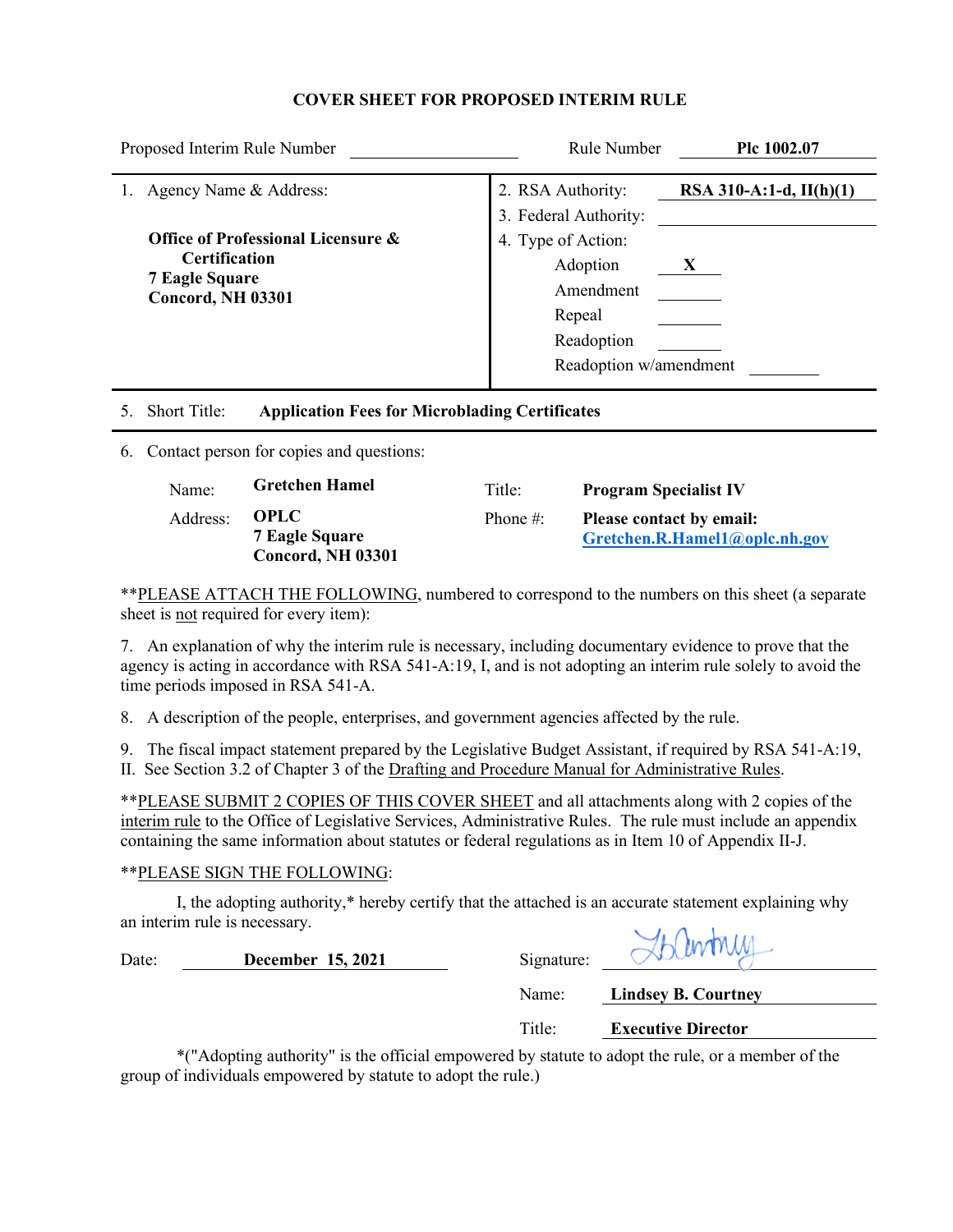7. An explanation of why the interim rule is necessary, including documentary evidence to prove that the agency is acting in accordance with RSA 541-A:19, I, and is not adopting an interim rule solely to avoid the time periods imposed in RSA 541-A.

The Proposed Interim Rule is needed to establish the application processing fees for microblading certificates under RSA 314-A:2, IV. The fees are currently established in a different Interim rule, Plc 405, based on the fee in RSA 314-A:2, II for Body Art licenses. The Office of Legislative Services, Administrative Rules staff asserted during the Interim rulemaking that RSA 314-A:2, II did not apply to microblading certification. After review, the OPLC agreed that the statute did not apply and so deleted that reference from the Initial Proposal for Plc 405, for which a Final Proposal is expected to be filed for review by the Joint Legislative Committee on Administrative Rules in January 2022. Instead, the regular rule will cite Plc 1002 for the application processing fees. While the OPLC is working to adopt all application-related fees as regular rules, the rules will not be in place prior to the adoption of Plc 405 (regular). If the Proposed Interim Rule is not adopted, the OPLC will not be able to charge a fee for initial or renewal applications for microblading certificates after the existing Interim Plc 405 is replaced with the regular rule, until such time as a rulemaking to adopt Plc 1002 is completed. The OPLC is thus proposing to adopt this Proposed Interim Rule under RSA 541-A:19, I(a) to implement the rulemaking authority relative to fees that was clarified by Laws of 2021, 91:81, effective July 1, 2021.

8. A description of the people, enterprises, and government agencies affected by the rule.

The Proposed Interim Rule, Plc 1002.07, directly affects currently-licensed cosmetologists and estheticians who wish to obtain a microblading certificate, and indirectly affects the State's budget, which will have to absorb a loss if the Interim rule is not adopted.

9. The fiscal impact statement prepared by the Legislative Budget Assistant, if required by RSA 541-A:19,

II. See Section 3.2 of Chapter 3 of the Drafting and Procedure Manual for Administrative Rules.

FIS # **21:143** , dated **12/10/2021**

- **1. Comparison of the costs of the proposed rule(s) to the existing rule(s):** Not applicable as these are new interim rules.
- **2. Cite the Federal mandate. Identify the impact on state funds:** No federal mandate, no impact on state funds.

# **3. Cost and benefits of the proposed rule(s):**

The proposed rule establishes a microblading certificate initial and renewal fee in the amount of \$155 for a two-year duration. This amount is \$55 more than the \$100 that would be paid over two years under the Plc 1002 for application processing fees. The proposed increased fee amounts are anticipated to generate an amount not to exceed 125% of actual cost for providing the service pursuant to RSA 310-A:1-e. There will be additional revenue to the State to the extent such fees are collected and deposited into the office of professional licensure and certification fund.

# **A. To State general or State special funds:**

There will be no direct impact on the State general fund, however after paying all costs and salaries associated with the Office, any remaining balance in the fund lapses to the general fund at the close of each biennium. There will be additional revenue to the office of professional licensure and certification fund from the proposed certification and renewal fees.

- **B. To State citizens and political subdivisions:** None.
- **C. To independently owned businesses:** None.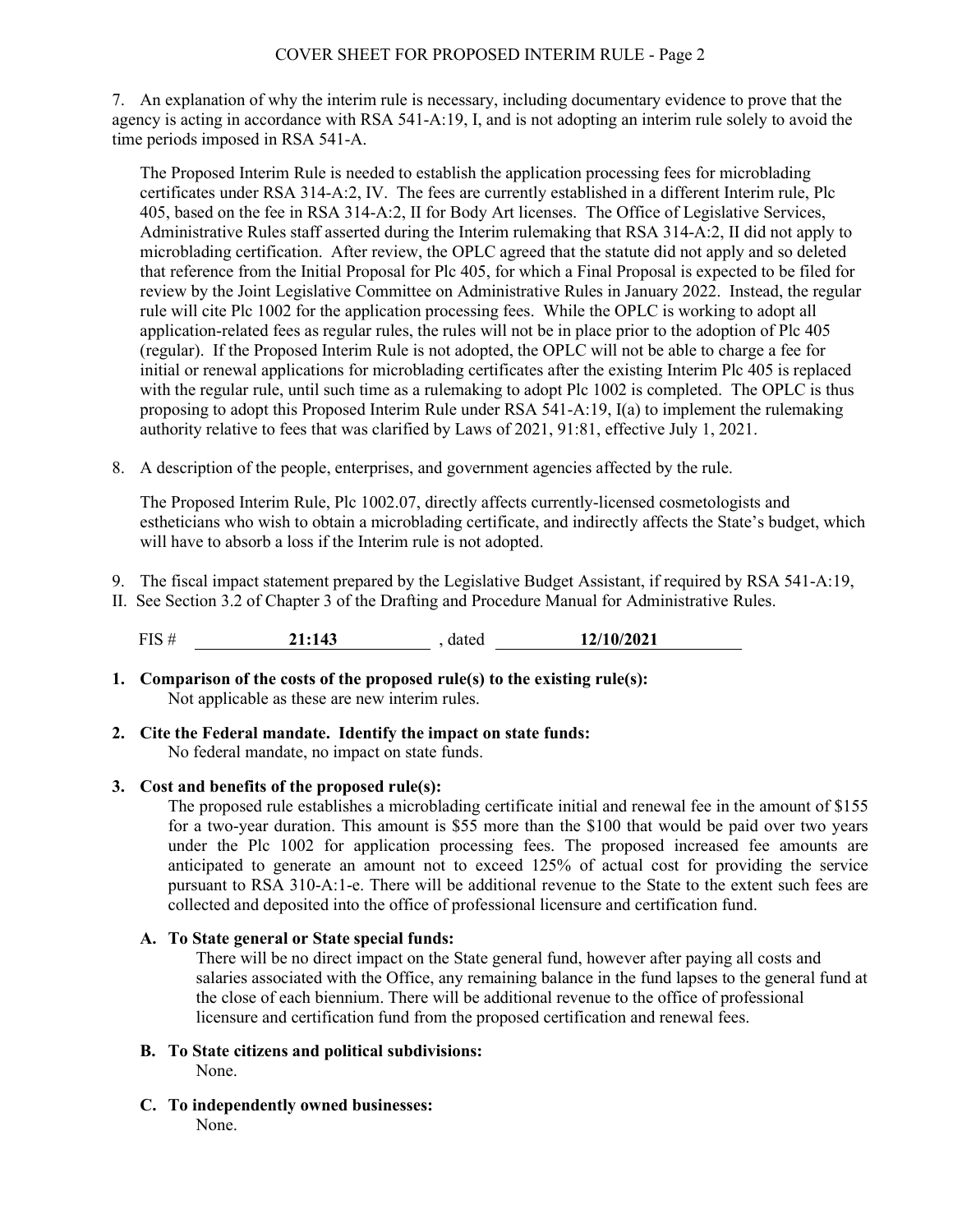| Proposed Interim Rule Number                                                                                                | 2021-11  | Rule Number                                                                                       | Plc 1002.07                    |
|-----------------------------------------------------------------------------------------------------------------------------|----------|---------------------------------------------------------------------------------------------------|--------------------------------|
| Agency Name & Address:<br>Office of Professional Licensure &<br>Certification<br><b>7 Eagle Square</b><br>Concord, NH 03301 | 3.<br>4. | <b>RSA</b> Authority:<br>Federal Authority:<br>Type of Action:<br>Adoption<br>Amendment<br>Repeal | RSA 310-A:1-d, $II(h)(1)$<br>X |
| Filing Date:<br><b>December 15, 2021</b>                                                                                    |          | Readoption<br>Readoption w/amendment                                                              |                                |
| <b>Short Title:</b><br><b>Application Fees for Microblading Certificates</b><br>6.                                          |          |                                                                                                   |                                |

#### **INTERIM RULEMAKING NOTICE FORM**

7. Contact person for copies and questions including requests to accommodate persons with disabilities:

| Name:    | <b>Gretchen Hamel</b>                      | Title:                        | <b>Program Specialist IV</b>       |
|----------|--------------------------------------------|-------------------------------|------------------------------------|
| Address: | <b>OPLC</b>                                | Phone $\#$ :                  | <b>Please contact by email</b>     |
|          | <b>7 Eagle Square</b><br>Concord, NH 03301 | Fax #:                        | [discontinued]                     |
|          | E-mail:                                    | Gretchen.R.Hamel1@oplc.nh.gov |                                    |
|          | The rule can be reviewed on-line at        |                               | TYY/TDD Access: Relay NH 1-800-735 |

**<https://www.oplc.nh.gov/oplc-laws-and-rules>**

TYY/TDD Access: Relay NH 1-800-735- 2964 or dial 711 (in NH)

8. Summary explaining the effect of the rule:

**The Proposed Interim Rule establishes the application processing fees for microblading certificates under RSA 314-A:2, IV. The fees are currently established in a different interim rule, Plc 405, based on the fee in RSA 314-A:2, II for Body Art licenses. Staff of the Office of Legislative Services, Administrative Rules office, asserted during the interim rulemaking that RSA 314-A:2, II did not apply to microblading certification. After review, the OPLC agreed that the statute did not apply and so deleted that reference from the Initial Proposal for Plc 405, for which a Final Proposal is expected to be filed for review by the Joint Legislative Committee on Administrative Rules in January 2022. The regular rule will cite Plc 1002 for the application processing fees. While the OPLC is working to adopt all application-related fees as regular rules, the rules will not be in place prior to the adoption of Plc 405 (regular). If the Proposed Interim Rule is not adopted, the OPLC will not be able to charge a fee for initial or renewal applications for microblading certificates after the existing interim rule Plc 405 is replaced with the regular rule. The OPLC is thus proposing to adopt this Proposed Interim Rule under RSA 541-A:19, I(a) to implement the rulemaking authority relative to fees that was clarified by Laws of 2021, 91:81, effective July 1, 2021.** 

9. Listing of people, enterprises, and government agencies affected by the rule:

**The Proposed Interim Rule, Plc 1002.07, directly affects currently-licensed cosmetologists and estheticians who wish to obtain a microblading certificate, and indirectly affects the State's budget, which will have to absorb a loss if the Proposed Interim Rule is not adopted.**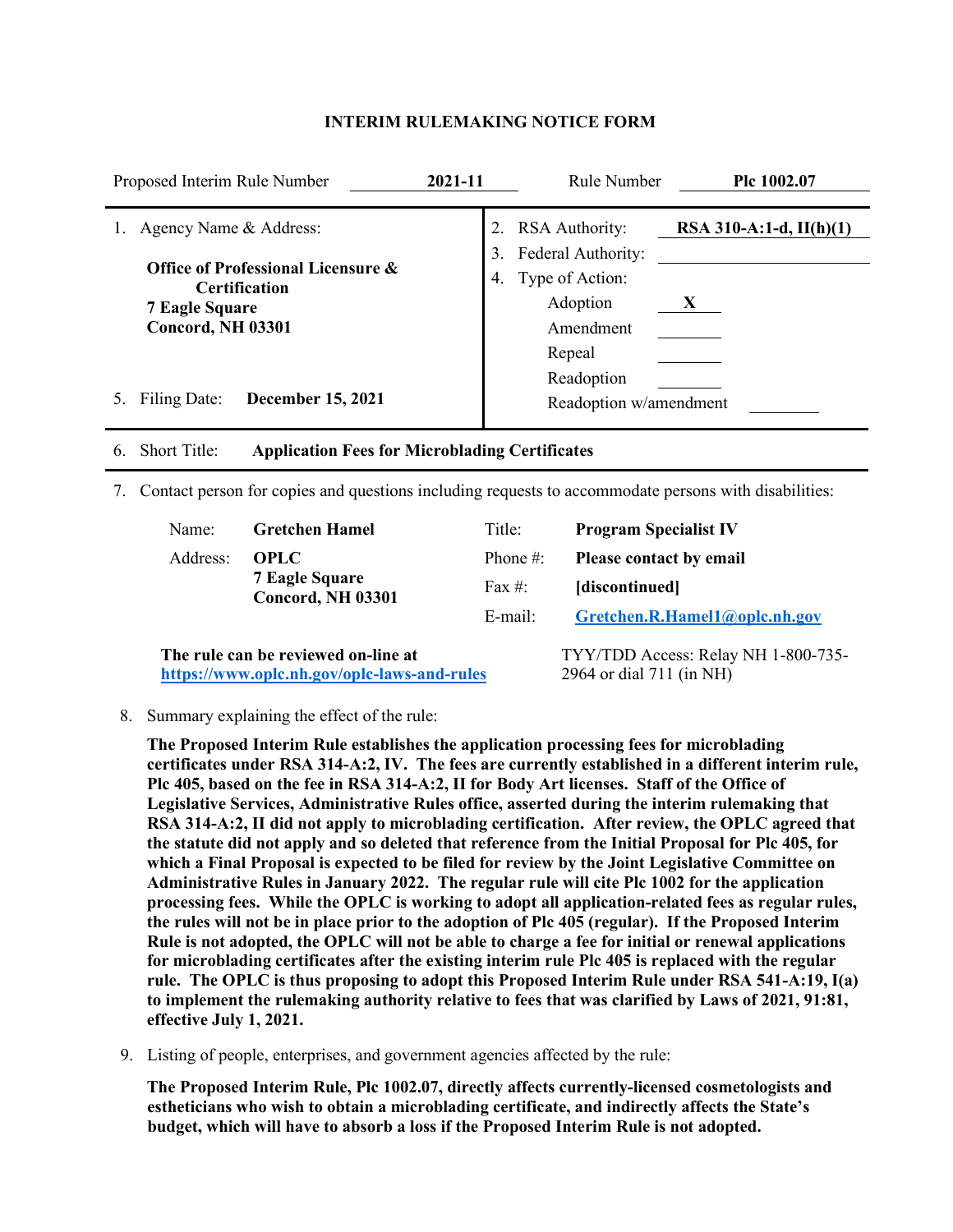10. Specific section or sections of state statute or federal statute or regulation which the rule is intended to implement.

| Rule        | <b>State Statute Implemented</b> |
|-------------|----------------------------------|
| Plc 1002.07 | RSA 310-A:1-e, $I(a)$            |

11. Summary of the effect upon the state if the rule were not adopted:

**If the Proposed Interim Rule is not adopted, the OPLC will not be able to charge a fee for initial or renewal applications for microblading certificates after the existing interim rule Plc 405 is replaced with the regular rule, until such time as a rulemaking to adopt Plc 1002 is completed.**

12. Proposed date of review by the Joint Legislative Committee on Administrative Rules:

#### **January 21, 2022**

13. The fiscal impact statement prepared by the Legislative Budget Assistant, if applicable.

| 12/10/2021<br><b>TIC</b><br>-1:143<br>dated<br>LO.<br>______ |  |
|--------------------------------------------------------------|--|
|--------------------------------------------------------------|--|

- **1. Comparison of the costs of the proposed rule(s) to the existing rule(s):** Not applicable as these are new interim rules.
- **2. Cite the Federal mandate. Identify the impact on state funds:** No federal mandate, no impact on state funds.

#### **3. Cost and benefits of the proposed rule(s):**

The proposed rule establishes a microblading certificate initial and renewal fee in the amount of \$155 for a two-year duration. This amount is \$55 more than the \$100 that would be paid over two years under the Plc 1002 for application processing fees. The proposed increased fee amounts are anticipated to generate an amount not to exceed 125% of actual cost for providing the service pursuant to RSA 310-A:1-e. There will be additional revenue to the State to the extent such fees are collected and deposited into the office of professional licensure and certification fund.

#### **A. To State general or State special funds:**

There will be no direct impact on the State general fund, however after paying all costs and salaries associated with the Office, any remaining balance in the fund lapses to the general fund at the close of each biennium. There will be additional revenue to the office of professional licensure and certification fund from the proposed certification and renewal fees.

**B. To State citizens and political subdivisions:**

None.

**C. To independently owned businesses:**

None.